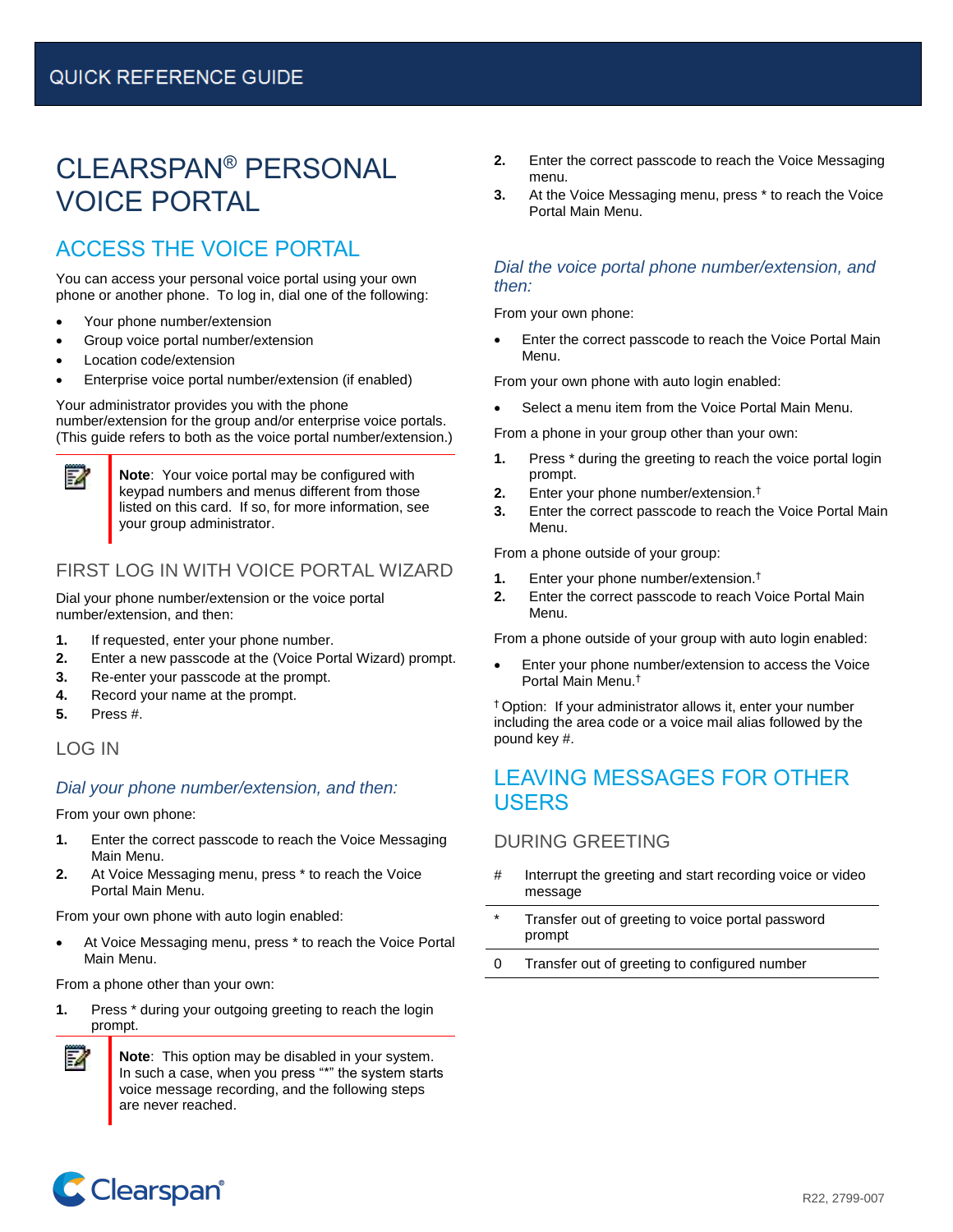### WHILE RECORDING MESSAGE

- Cancel recording and transfer to voice portal password prompt
- 0 Cancel recording and transfer to configured number
- # Stop recording and review message

#### WHILE REVIEWING MESSAGE

- 1 Erase message and record again.
- 2 Listen or view current message.
- 3 OR hang up to send message.
- 6 Set or clear the urgent indicator.
- 7 Set or clear the confidential indicator.
- \* Cancel recording and transfer to voice portal password prompt.
	- 0 Cancel recording and transfer to configured number.
	- # Repeat menu.

## VOICE PORTAL MAIN MENU

- 1 Access Voice Messaging†
- 2 Change CommPilot Express Profile
- 3 Record Greetings †
- 4 Change Call Forwarding Options
- 5 Record Announcements
- 6 Make Calls†
- 7 Access Flexible Seating/Hoteling <sup>†</sup>
- 8 Change Passcode

Change Personal Assistant presence †

- 9 Exit
- # Repeat menu

† These options are provided only if their services have been assigned to you.



**Notes**: The Personal Assistant menu option has no assigned default key.

### VOICE MESSAGING

- 1 Access Play Messages menu
- 2 Access Change Busy Greeting menu
- 3 Access Change No Answer Greeting menu
- 4 Access Change Extended Away Greeting menu

5 Access Compose Message menu

|                                                                                    | Access Delete All Messages menu          |
|------------------------------------------------------------------------------------|------------------------------------------|
|                                                                                    | Passcode (optional)                      |
|                                                                                    | Personalized Name (optional)             |
| 8                                                                                  | Access Message Deposit menu <sup>†</sup> |
| $\ast$                                                                             | Return to previous menu                  |
| #                                                                                  | Repeat menu                              |
| <sup>†</sup> This option is provided only if its service has been assigned to you. |                                          |

#### *Play Messages Menu*

# Save message 7 Delete message 2 Play or repeat message; skip envelope 4 Play previous message 5 Play message envelope 6 Play next message 8 Initiate call to sender Compose message (optional) Reply message (optional) Forward message (optional) 9 Hear additional options (see *Additional Options* table) Personalized Name (optional) Passcode (optional) Return to previous menu Repeat menu (optional)

#### *While Playing Messages*

- 1 Skip backward 3 seconds
- 2 Pause/resume playback
- 3 Skip forward 3 seconds
- 4 Skip to beginning of message
- 6 Skip to end of message



**Notes**: You can interrupt the message or envelope to perform any function. New messages flagged as urgent are played first.

### *Additional Options*

Save message (optional)

Delete message (optional)

Play envelope (optional)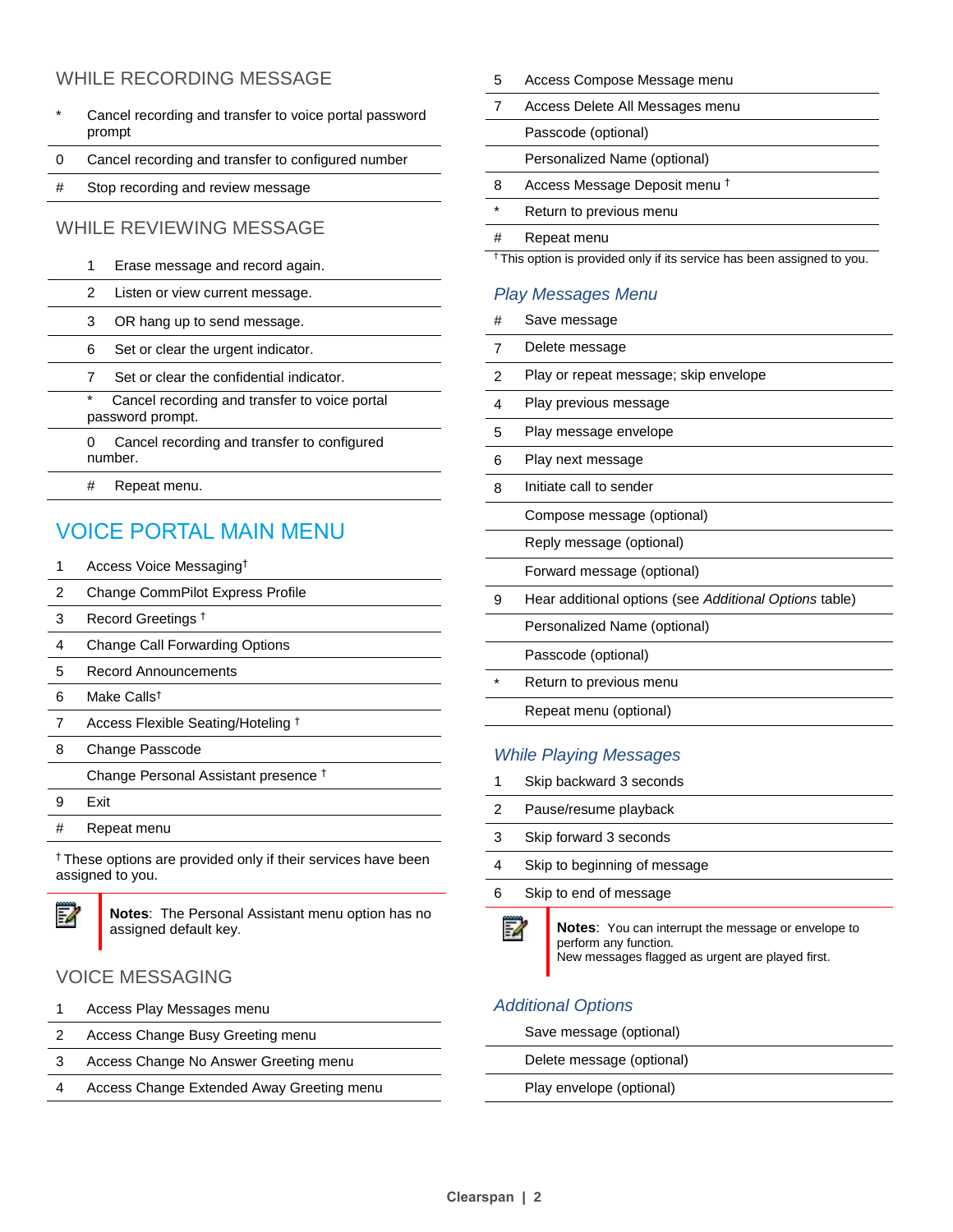Call back caller (optional)

|         | Compose message (optional)                    |
|---------|-----------------------------------------------|
| 1       | Reply to message (see Reply to Message table) |
| 2       | Forward message (see Forward Message table)   |
|         | Personalized Name (optional)                  |
|         | Passcode (optional)                           |
| $\star$ | Return to previous menu                       |
| #       | Repeat menu.                                  |
|         |                                               |

#### *Reply to Message*

| 3 | Send reply |  |
|---|------------|--|
|---|------------|--|

- 1 Change current reply
- 2 Listen to current reply
- 6 Set or clear urgent indicator
- 7 Set or clear confidential indicator
- \* Return to previous menu
- # Repeat menu

#### *Forward Message*

| 3 | Send message to specific group members                                |
|---|-----------------------------------------------------------------------|
| 4 | Send message to entire group                                          |
| 5 | Send message to distribution list (option offered only if<br>enabled) |
| 1 | Change current introduction                                           |
| 2 | Listen to current introduction                                        |
| 6 | Set or clear urgent indicator                                         |
|   | Set or clear confidential indicator                                   |

- Return to previous menu
- # Repeat menu



**Notes**: Messages marked confidential cannot be forwarded. If you have an enterprise voice portal, you can forward

messages to others outside your group but not to the entire group.

#### *Select Distribution List*

- 0 Select distribution list 0
- 1 Select distribution list 1
- 2 Select distribution list 2
- … Distribution lists are numbered consecutively from 0 to 15
- 15 Select distribution list 15
- Return to previous menu
- # Repeat menu

#### *Distribution List Menu*

| 3 | Send the message to selected list     |
|---|---------------------------------------|
|   | Select another distribution list      |
| 2 | Review the selected distribution list |
| * | Return to previous menu               |
| # | Repeat menu                           |
|   |                                       |

#### *Change Busy Greeting Menu*

- 1 Record new Busy Greeting
- 2 Listen to current Busy Greeting
- 3 Revert to system default Busy Greeting
- \* Return to Voice Messaging Main Menu
- # Repeat menu

#### *Change No Answer Greeting Menu*

| 1       | Record new No Answer Greeting               |
|---------|---------------------------------------------|
| 2       | Listen to current No Answer Greeting        |
| 3       | Revert to system default No Answer Greeting |
| $\star$ | Return to previous menu                     |
| #       | Repeat menu                                 |
|         |                                             |

#### *Change Extended Away Greeting Menu*

| 1      | Activate Extended Away Greeting          |
|--------|------------------------------------------|
| 2      | Deactivate Extended Away Greeting        |
| 3      | Record new Extended Away Greeting        |
| 4      | Listen to current Extended Away Greeting |
| $\ast$ | Return to previous menu                  |
| #      | Repeat menu                              |
|        |                                          |



**Notes**: Extended Away is a special type of no-answer greeting. Therefore, activating the Extended Away greeting automatically deactivates the No Answer greeting and deactivating the Extended Away greeting, activates the No Answer greeting.

#### *Compose Message*

3 Send message to specific group member(s)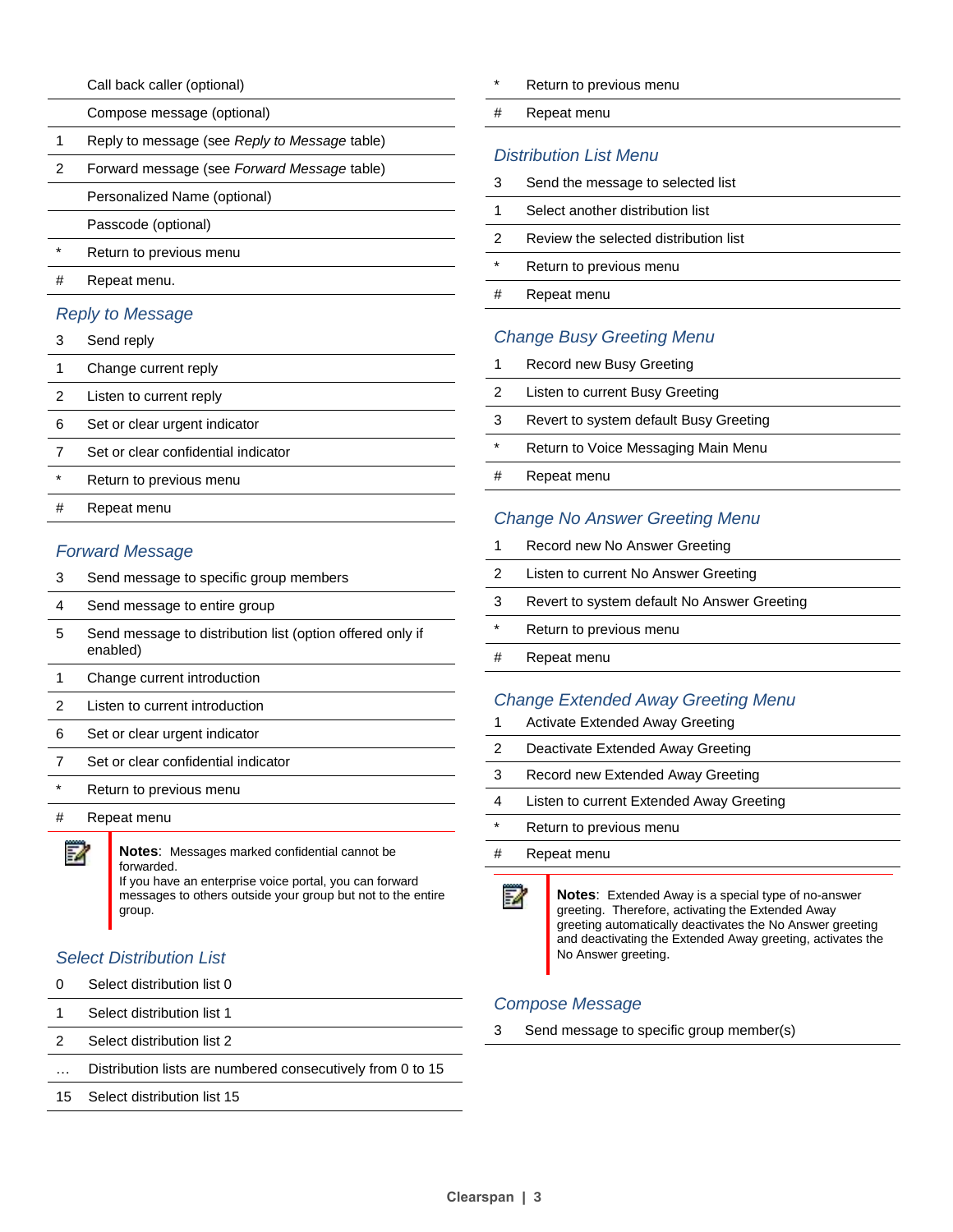- 4 Send message to entire group
- 5 Send message to distribution list (option offered only if enabled)
- 1 Change current message
- 2 Listen to current message
- 4 Send message to entire group
- 5 Send message to distribution list (if configured)
- 6 Set or clear urgent indicator
- 7 Set or clear confidential indicator
- \* Return to previous menu
- # Repeat menu

54

**Notes**: In an enterprise voice portal, you can send messages to others outside of your group but not to the entire group.

#### *Delete All Messages Menu*

- 1 Confirm deletion
- Cancel deletion

#### *Message Deposit Menu*

- 1 Enable Message Deposit
- 2 Disable Message Deposit (see *Disable Message Deposit* table that follows)
- 3 Listen to message deposit status
- Return to the previous menu
- # Repeat menu

#### *Disable Message Deposit*

- 1 Disconnect after greeting
- 2 Forward after greeting
- 3 Change greeting only forwarding destination
- \* Return to the previous menu
- # Repeat menu

## COMMPILOT EXPRESS

|         | Activate "Available – In Office" Profile     |
|---------|----------------------------------------------|
| 2       | Activate "Available – Out of Office" Profile |
| 3       | Activate "Busy" Profile                      |
| 4       | Activate "Unavailable" Profile               |
| 5       | No Active Profile                            |
| $\star$ | Return to Voice Portal Main Menu             |
|         |                                              |

**†** † If you use a traditional telephone, you use CommPilot Express SR. For more information, see the *CommPilot Express SR* service configuration web page.

## RECORD GREETINGS

- 1 Record Personalized Name (see *Personalized Name*)
- 2 Record Conference Greeting (see *Conference Greeting*)
- \* Return to Voice Portal Main Menu
- # Repeat menu

#### PERSONALIZED NAME

- 1 Record New Personalized Name
- 2 Listen to Current Personalized Name
- 3 Delete Personalized Name
- \* Return to previous menu
- # Repeat menu

#### CONFERENCE GREETING

|         | Activate Conference Greeting          |
|---------|---------------------------------------|
| 2       | Deactivate Conference Greeting        |
| 3       | Record new Conference Greeting        |
| 4       | Listen to Current Conference Greeting |
| $\star$ | Return to previous menu               |
| #       | Repeat menu                           |
|         |                                       |

## CALL FORWARDING OPTIONS

- 1 Activate Call Forwarding
- 2 Deactivate Call Forwarding
- 3 Change forwarding destination
- 4 Listen to forwarding status
- \* Return to Voice Portal Main Menu
- # Repeat menu

#### FORWARDING DESTINATION

- **\*** Return to previous menu
- # Enter forward to number followed by the pound key

## VOICE PORTAL ANNOUNCEMENT

- 1 Record audio announcement (see the Voice Portal Announcement Recording table)
- 2 Record audio and video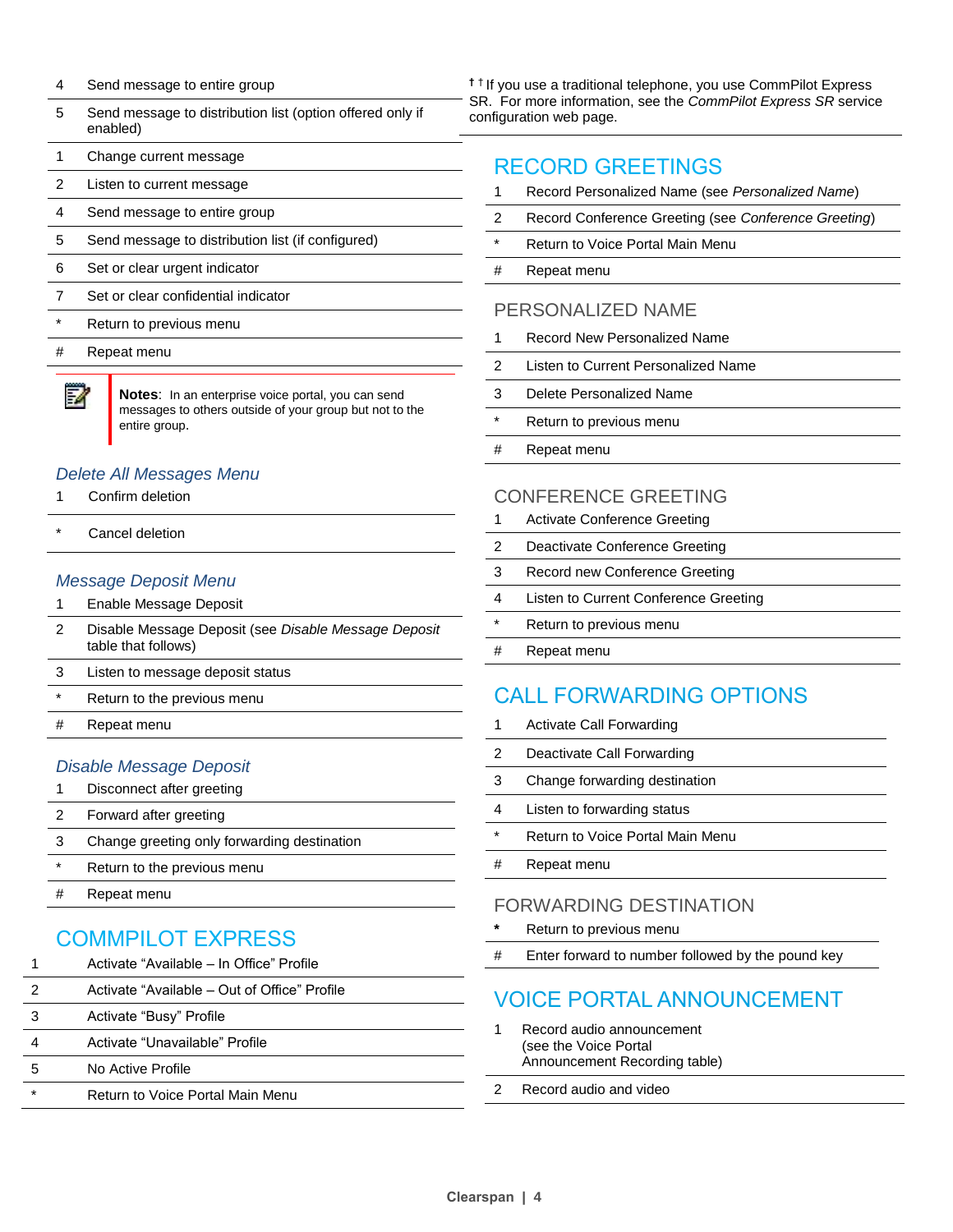announcement (see Voice Portal Announcement Recording table)

- Return to Voice Portal Main Menu
- # Repeat menu

#### VOICE PORTAL ANNOUNCEMENT RECORDING

- 1 Accept Recording
- 2 Reject and Re-record
- 3 End recording
- \* Return to previous menu
- # Repeat menu

## FAX MESSAGING

- # Save Fax and Skip to Next Message
- 4 Previous Message
- 5 Play Envelope
- 6 Next Message
- 7 Delete Fax
- 8 Print Fax
- \* Return to previous menu

## MAKE CALLS

Enter the destination digits. While engaged in a call, press ## to terminate and make another call

# Return to Voice Portal Main Menu.

## FLEXIBLE SEATING/HOTELING**†**

- 1 Check Host status
- 2 Associate with Host**†**
- 3 Disassociate from Host
- 4 Disassociate from Remote Host
- \* Return to Voice Portal Main Menu
- # Repeat menu

**†** Associate a guest with a host through the guest user's voice portal when the Flexible Seating Guest/Hoteling Guest service is assigned. The guest user must log in to the voice portal, using their user ID and password, from the Flexible Seating/Hoteling Host user's device

## PERSONAL ASSISTANT

| ∩ | Set presence to "None"             |
|---|------------------------------------|
| 1 | Set presence to "Business Trip"    |
| 2 | Set presence to "Gone For The Day" |
| 3 | Set presence to "Lunch"            |
| 4 | Set presence to "Meeting"          |
| 5 | Set presence to "Out Of Office"    |
| 6 | Set presence to "Temporarily Out"  |
|   | Set presence to "Training"         |
| 8 | Set presence to "Unavailable"      |
| 9 | Set presence to "Vacation"         |
|   | Return to previous menu            |

## CHANGE PASSCODE

- # Enter new passcode, followed by the pound key
- \* Return to previous menu